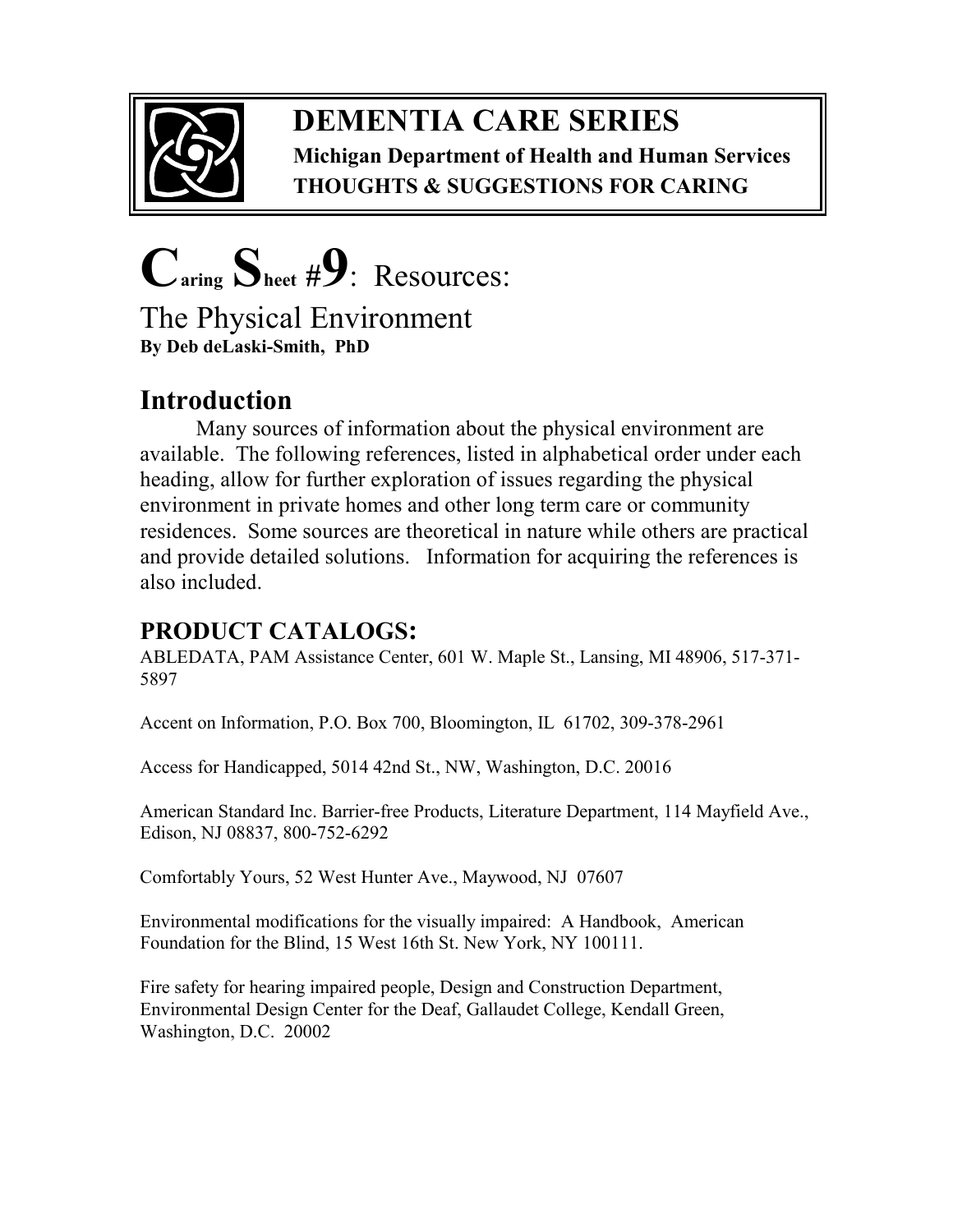

Caring Sheet #9 Resources: Physical Environment D. deLaski-Smith Page 2 of 6

GE real life design (1995), Pub. No. 24-C264; GE Appliances, Louisville, KY 40225

Hartford House: A resource guide. ITT Hartford Insurance Co., 200 Executive Boulevard, Southington, CT 06489

Help for Incontinent People, P.O. Box 8310, Spartenburg, SC 29305-8310, 800-252-3337

Help Yourself Aids Catalog, P.O. Box 192, Hinsdale, IL 60521

Kohler Hospital Plumbing Products Catalog, Kohler Co., Kohler, WI 53044

National Center for Access Unlimited, the readily achievable checklist: A survey for accessibility, 155 N. Wacker Drive, #315, Chicago, IL 60606, 312-368-0380

Products for People with Vision Problems, American Foundation for the Blind, Consumer Department, 15 West 16th St., New York, NY 10011

Product Inventory of Hardware, Equipment and Appliances for Barrier Free Design, National Handicapped Housing Inst., 12 S. Sixth St, Suite 1216, Minneapolis, MN 55402

Resource Directory for Older People, National Institute on Aging, Public Information office, Building 31, Rm 5C27, 31 Center Drive MSC 2292, Bethesda, MD 20892-2292, 800-222-2225

Sears Home Health Care Catalog, Sears, Roebuck & Co., Sears Tower, Chicago, IL 60684

Self Help Aids Catalog, Fred Sammons Inc., 145 Tower Dr., Burr Ridge, IL 60521

Special Products for People with Special Needs, Maddak Inc. Pequannock, NJ 07440, 201-694-0500

The gadget book: Ingenious devices for easier living, Foresman/AARP Books, 1865 Miner St., DesPlaines, IL 60016

Tools for independent living and designs for independent living, Whirlpool Corporation, Appliance Information Services, P.O. Box 5551, Kalamazoo, MI 49003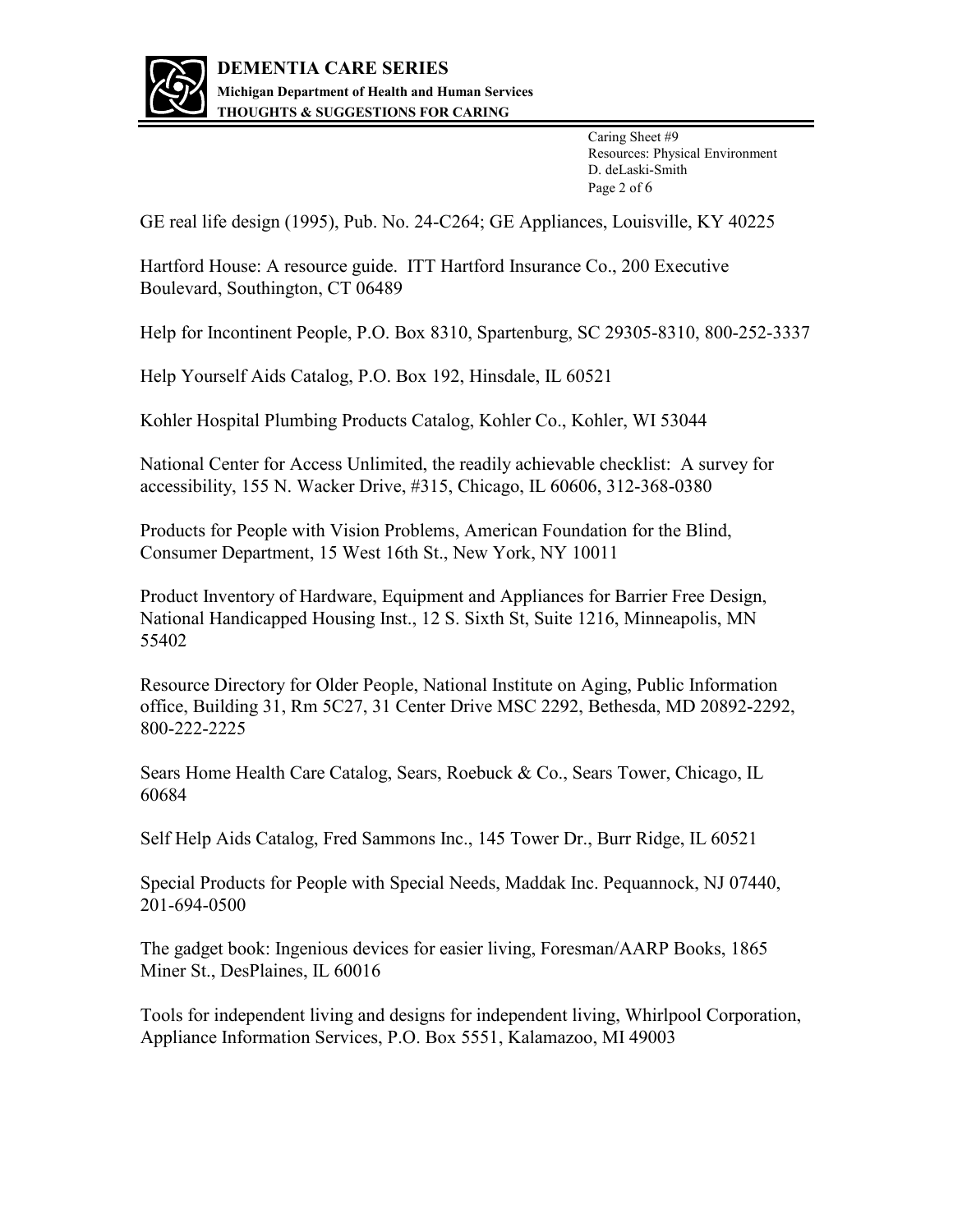

 Caring Sheet #9 Resources: Physical Environment Page 3 of 6 D. deLaski-Smith

#### **BOOKS:**

Accessible Space Team (1996). Accessible design review guide: An ADAAG guide for designing and specifying space, buildings, and sites. New York, NY: McGraw Hill.

Altman, I., Lawton, M. P., Wohlwill, J. F. (eds.) (1984). Elderly people and the environment: Human behavior and environment: Advances in theory and research. New York, N.Y: Plenum Press.

American National Standards Institute (1998). A guide book to the minimum federal guidelines and requirements for accessible design ANSI 117.1998 U.S. Architectural and Transportation Barrier Compliance Board, Office of Technical Services; Office of Compliance and Enforcement, Washington, D.C.

Brawley, E. C. (1997). Designing for Alzheimer's Disease: Strategies for creating better care environments. New York, NY: John Wiley & Sons.

Bush-Brown, A. & Davis, D. (1992). Hospitable design for healthcare and senior communities. New York, NY: Van Nostrand Reinhold.

Calkins, M. P. (1993). Design for dementia: Planning environments for the elderly and confused. Cleveland Hts, OH: IDEAS.

Christenson, M. (1990). Aging in the Design Environment. New York: NY: Haworth Press Inc.

Cohen, U. & Day, K. (1993). Contemporary environments for people with dementia. Baltimore, MA: The Johns Hopkins University Press.

Ittelson, W. (1975). Some issues facing a theory of environment and behavior. Theory development in environment and aging. Washington, D.C.: Gerontology Society.

Lawton, M. P. (1982). Competence, environmental press, and the adaptation of older people. In Lawton, Windley, & Byerts (eds.), Aging and the environment, New York, NY: Springer.

Lawton, M. P. (1980). Environment and aging. Monterey, CA: Brooks, Cole Pub.

Lawton, M. P. & Hoover, S. L. (1988). Community housing choices for older Americans. New York, NY: Springer Books in Gerontology and Geriatrics.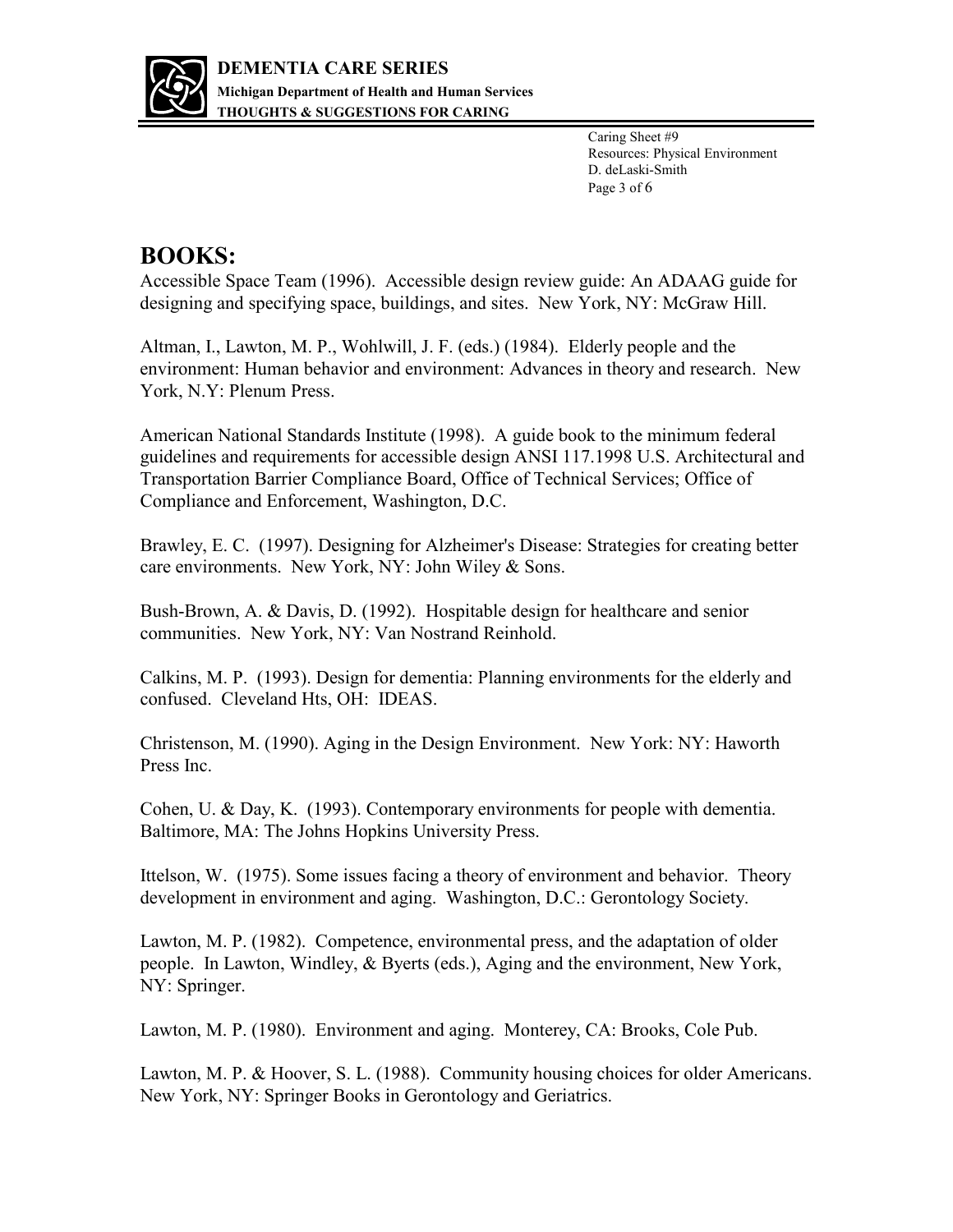

 Caring Sheet #9 Resources: Physical Environment Page 4 of 6 D. deLaski-Smith

Leibrock, C. (1993). Beautiful barrier-free: A visual guide to accessibility. New York, NY: Van Nostrand Reinhold.

Leibrock, C. (1998). Beautiful universal design. New York, NY: Van Nostrand Reinhold.

Lifchez, R. & Winslow, B. (19). Design for independent living. New York, NY: Whitney Library of Design, Watson-Guptill Division, Billboard Pub., Inc.

Michigan Barrier Free Construction Code Graphics Department of Labor, State of Michigan, East Lansing, MI

Newcomer, R. J., Lawton, M. P., & Byerts, T. O. (1986). Housing an aging society: Issues, alternatives and policy. New York, NY: Van Nostrand Reinhold.

Null, R. L. (1996). Universal design: Creative solutions for ADA compliance. Belmont, CA: Professional Publications, Inc.

Office of Technology Assessment (1985). Technology and aging in America. Washington, D.C.: U.S. Congress.

Pilatowicz, G. (1995). Eco-interiors: A guide to environmentally conscious interior design. New York, NY: John Wiley & Sons.

Pirkl, J. J. (1994). Transgenerational design: Products for an aging population. New York, NY: Van Nostrand Reinhold.

Regnier, V. A. (1994). Assisted living housing for the elderly: Design innovations from the United States and Europe. New York, NY: Van Nostrand Reinhold.

Ramsey, M. (1985). Providing a safe home environment. in Our aging parents: A practical guide to eldercare. Brown & Onzuko-Anderson (eds.) Honolulu, HI: University of Hawaii Press.

Raschko, B. B. (1982). Housing interiors for the disabled and elderly. New York, NY: Van Nostrand Reinhold Co.

Rowles, G. D. & Ohta, R. J. (1983). Aging and milieu: Environmental perspectives on growing old. New York, NY: Academic Press.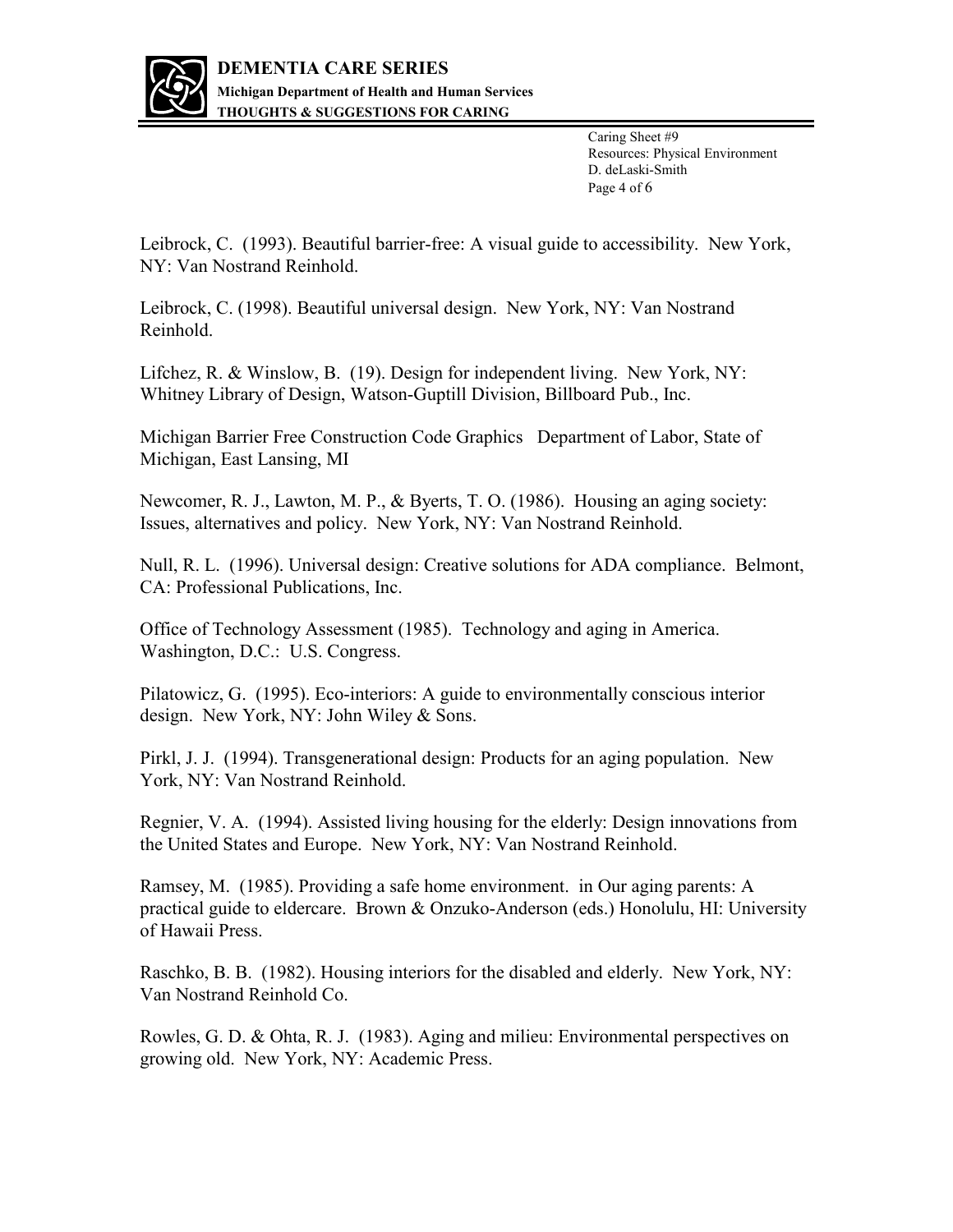

Caring Sheet #9 Resources: Physical Environment D. deLaski-Smith Page 5 of 6

Trieschmann, R. B. (1987). Aging with a disability. New York, NY: Demos Publications.

Ward, R. A., LaGory, M. L., Sherman, S. R. (1988). The environment for aging. Tuscaloosa, AL: The University of Alabama Press.

## **JOURNALS:**

American Health Care Association Journal American Institute of Architects Journal American Journal of Nursing American Journal of Occupational Therapy Architecture for Physical Medical Rehabilitation **Building and Environments Environment and Behavior** Geriatric Nursing Hospital and Community Psychiatry Housing and Society Journal of Family Practice Journal of Gerontological Nursing Journal of Gerontology Journal of Nursing Administration Journal of Personality and Social Psychology Journal of Practical Nursing Journal of Rehabilitation Journal of the American Geriatrics Society Nursing Administration Quarterly **Nursing Homes** The American Journal of Alzheimer's Care and Research The Gerontologist

#### **Organizations:**

Alzheimer's Association, 919 N. Michigan Ave., Suite 1000, Chicago, IL 60611; 1-800-272-3900

American Association of Homes and Services for the Aging (AAHSA), 901 E. Street NW, Suite 500, Washington, D.C. 20040-2037; 202-783-2242

American Association of Retired Persons (AARP), 601 E. Street NW, Washington, D.C. 20049 (AARP has many brochures/manuals regarding housing and design needs - request their list of publications.)

Arthritis Foundation, 1314 Spring Street NW, Atlanta, GA 30309, 404-872-7100